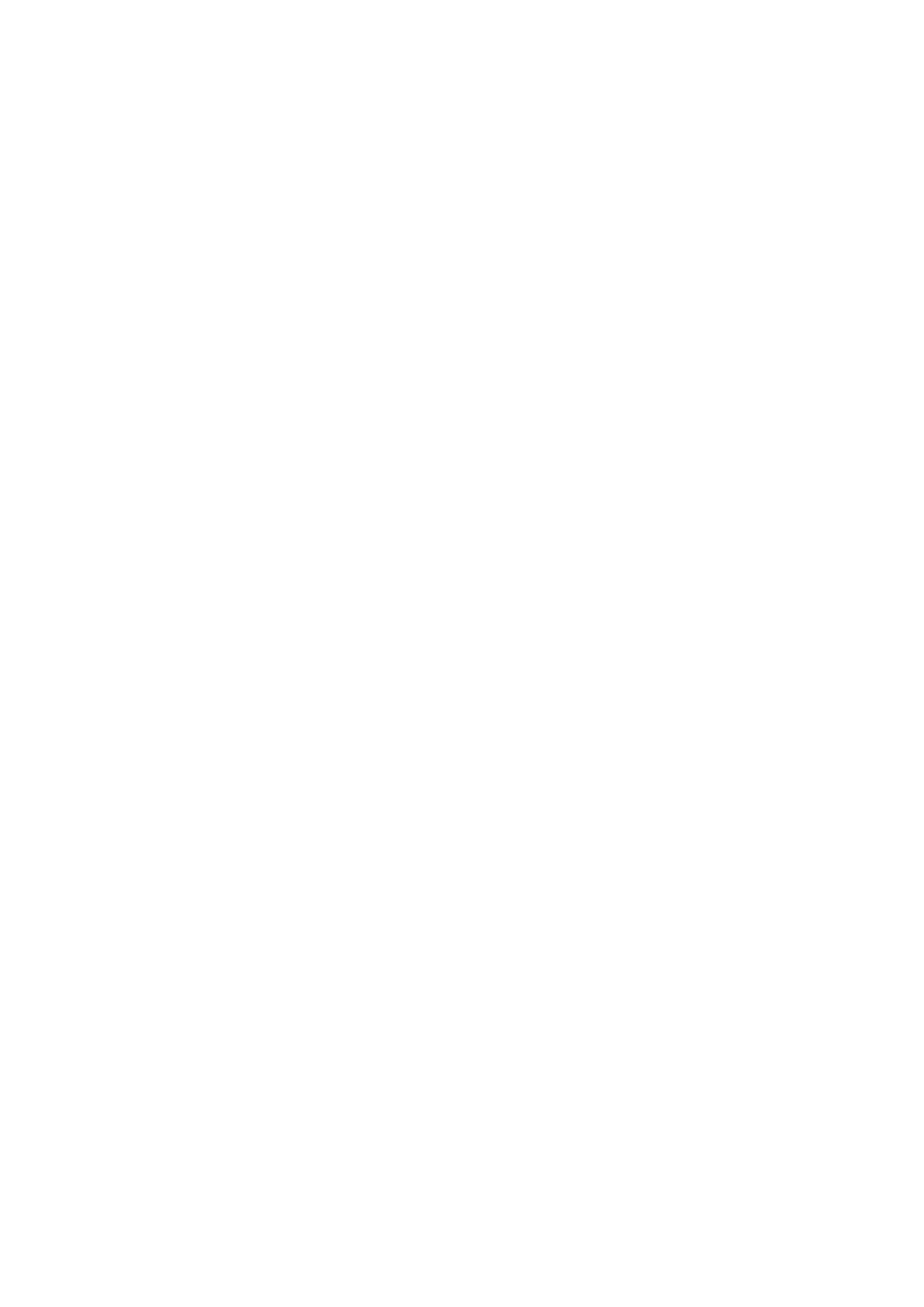optical solitons through a real optical fiber (implying both attenuation and optical amplification processes of solitons) becoming:

$$
i\frac{\partial q}{\partial X} + \frac{1}{2} \cdot \frac{\partial^2 q}{\partial T^2} - |q|^2 \cdot q = -i\Gamma \cdot q + iG(X) \cdot q,
$$
\n(9)

where  $G(X)$  is the non-dimensional coefficient of the optical gain (amplification), dependent on the non-dimensional distance *X* in the optical fiber.

The achievement of equilibrium of the losses and gain terms from the right part of equation (9) ensures the maintenance of the solitons shape and amplitude.

Additional aspects referring to: a) the computer simulations of the optical solitons propagation through different media and: b) the procedures intended to their parameters maintenance, were studied by our recent work

## **6. Complex character of the modern optical communications networks**

The usual theoretical models of the solid samples take into consideration the crystalline lattices formed by a limited number (small, usually) of micro-particles types (atoms, ions) among whom are exerted local interactions (with the nearest neighbors). When both the interactions at small distance, as well as those at r  $\log_e$  distances are taken into consideration, the specific statistical models ( $\log_e$ ) Is ng, Heisenberg) lead to some power laws, e.g. of the Domb-Fisher's type ferri-magnetic materials [21].

igh interest corresponds also to the complex networks formed by a number of different elements, presenting specific interactions at distance (described by topological networks whose vertices) represent the network elements, while their sides correspond to the **interactions** among these elements Such networks involve the complex systems from table 1 [22a], the model optical communications s

The basic theoretical models of the complex networks (random graphs) can be classified as: a) *static models* (the Erdös-Renyi's (*ER*) models [23] and the Watts-Strogatz's (*WS*) one [24], mainly), b) *the linearly growing models* (the Barabási-Albert's (*BA*) model [22a-c]), c) we generally edgrowing model

## **Conclusions**

The accomplished study pointed out the complex character both of the components of the modern optical communications systems, as well as of the whole network.

The obtained findings could contribute to a better knowledge of the components of the modern optical communications systems, as well as of the basic features of the corresponding complex networks development.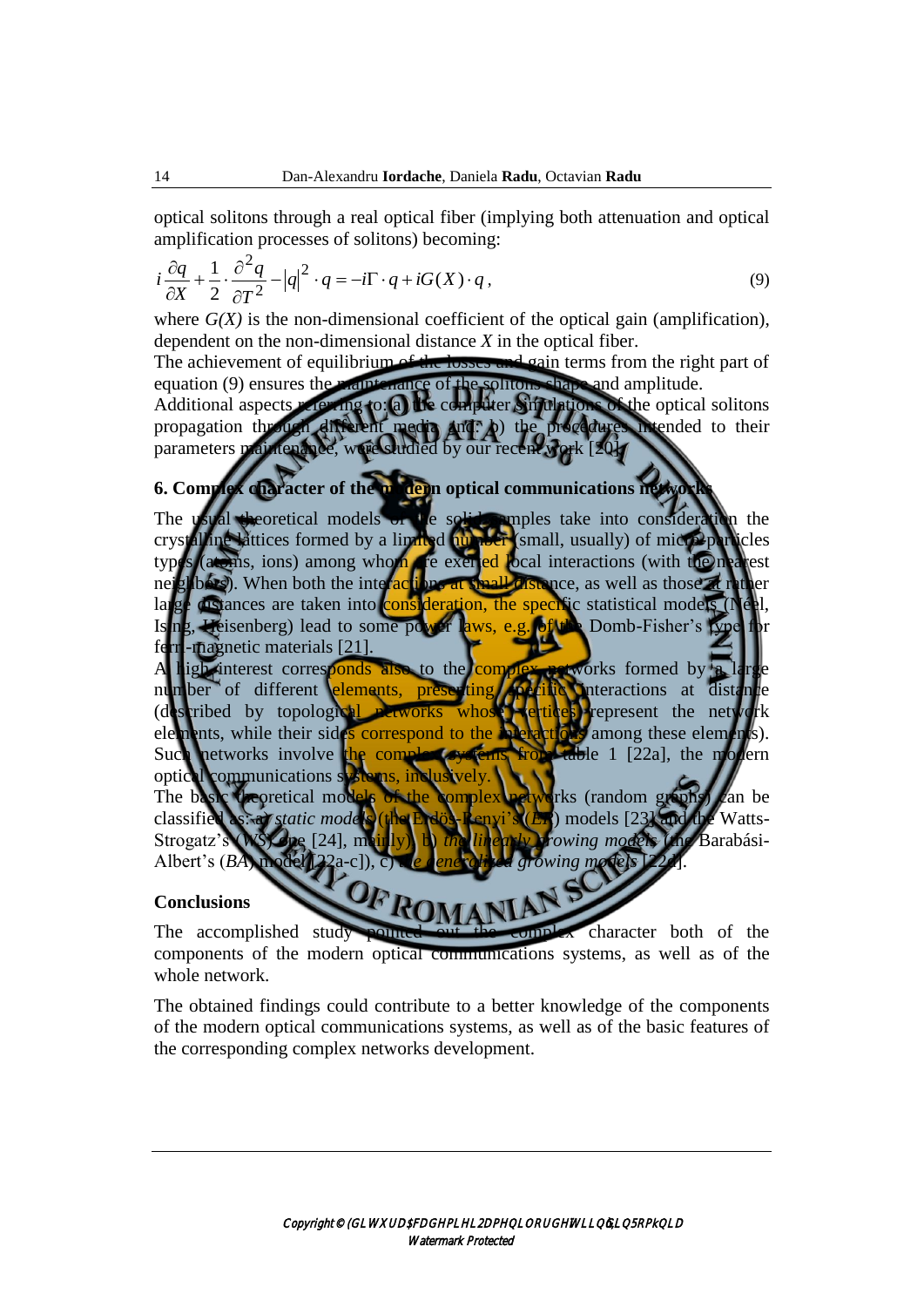| Type of the<br>complex<br>network  | Value of the<br>power law<br>exponent                                                     | Correspondence topology -<br>network specific nature    |                                                   |
|------------------------------------|-------------------------------------------------------------------------------------------|---------------------------------------------------------|---------------------------------------------------|
|                                    |                                                                                           | Vertices nature<br>(typical examples)                   | Network sides nature<br>(typical examples)        |
| Biological net-<br>works (systems) |                                                                                           | Proteins                                                | Chemical interactions<br>between proteins         |
| Nerves system                      |                                                                                           | Nerves cells                                            | Axons                                             |
| Social networks                    |                                                                                           | a) private people,<br>b) organisations,<br>c) countries | <b>Interactions</b><br>between them               |
| <b>Economy networks</b>            |                                                                                           | Companies                                               | <b>Business relations</b>                         |
| <b>Transport</b><br>networks       | $\gamma_{\text{electr. power}} \approx 4$                                                 | <b>Cities</b>                                           | Vehicles or electric<br>lines among them          |
| Internet<br>(web pages)            | $\gamma_{\text{exists}} \approx 2.\overline{45}$<br>$\gamma_{\text{entries}} \approx 2.1$ | <b>HTML</b> documents                                   | Links between<br>some web pages                   |
| Scientific<br>networks             | $\chi$ <sub>citations</sub> $\approx$ 3                                                   | Scientific<br>researchers                               | Common works or<br>citations<br>(oriented graphs) |
| Artistic<br>networks               | $\gamma_{\text{actors}} \approx 2.4$                                                      | Actors                                                  | Common movies<br>of actors                        |

Table 1. Features of the main types of complex networks

## **R E F E R E N C E S**

- [1] R.V.L. Hartley, *Transmission of Information*, in Bell System Techn. J., July 1928.
- [2] a) C.E. Shannon, W. Weaver, *The mathematical theory of communications*, Urbana, Univ. of Illinois Press, 1949; b) C.E. Shannon, W. Weaver, *The Mathematical Theory of Information*, Urbana, University Illinois Press, 1963.
- [3] W. Weaver, *Science and Complexity*, in American Scientist, **vol. 36**, 1968, p. 536.
- [4] a) P. Sterian, *Transmisia optică a informaţiei*, Editura tehnică, Bucureşti, 2 vol., 1981; b) John M. Senior, *Optical Fiber Communications*, Prentice Hall International Series in Optoelectronics, 1985; c) Harry J. R. Dutton, *Understanding Optical Communications*, Prentice Hall International Technical Support Organization, 1998; d) G. Keiser, *Optical Fiber Communications*, McGraw Hill, 2001; e) P. Sterian, *Bazele optoelectronicii*, Editura Printech, Bucureşti, 2002; f) S. Şişianu, T. Şişianu, O. Lupan, *Comunicaţii prin fibre optice*, Editura Tehnica-Info, Chişinău, 2003; g) K.S. Schneider*, Fiber Optic Data Communications for the Premises Environment*, chap. 2,<http://www.telebyteusa.com/foprimer/foch2.htm#2.2>
- [5] S.V. Cernikov, D.J. Richardson et al*,* in Electronic Letters, **vol. 28**, no. 13, 1992, p. 210.
- [6] a) *P. W. Anderson,* "More is different", in Science*,* **vol. 177,** 1972, p. 293; b) *P. W. Anderson*, Proc. Natl. Acad. Science (USA), **vol. 92,** 1995, pp. 6653-6654.
- [7] a) S. Solomon, E. Shir*,* Europhysics News, **vol. 34**, no. 2, 2003, pp. 54-57; b) S. Solomon, Annual Reviews of Comp. Physics II, pp. 243-294, D. Stauffer ed., World Scientific, 1995.
- [8] a) A.N. Kolmogorov, C.R. Acad. Sci. USSR, **vol. 31,** 1941, p. 538 (translated in S. K. Friedlander, L. Topper, eds., Turbulence Classic Papers on Statistical Theory, Interscience Publ., New York, 1961); b) A.N.Kolmogorov, *J. Fluid Mechanics*, **vol. 13**, 1962, p. 82.